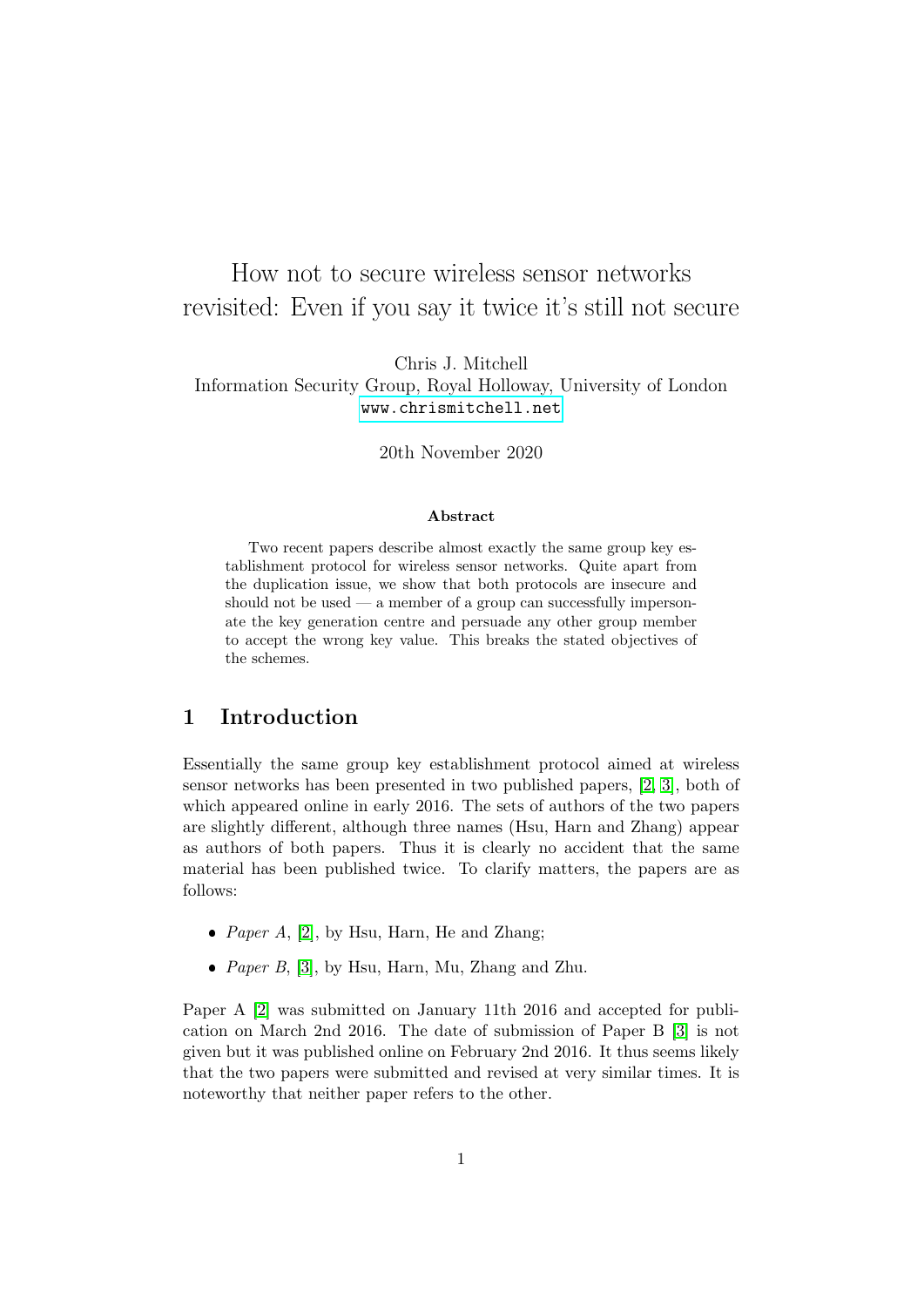The fact that the same material has been published twice is clearly disturbing. The duplication of publications is somehow made worse by the fact that, as we discuss below, the scheme described is obviously insecure. This was pointed out in a March 2018 arXiv document [\[5\]](#page-4-2), which refers to Paper B. However, at the time this document was written I was unaware of Paper A, discovering which has motivated this further note.

The title of this document implicitly refers to another paper, [\[6\]](#page-4-3), which describes attacks against three very closely-related key predistribution schemes, also aimed at wireless sensor networks. There is a significant overlap in authorship between the three papers considered there and the two papers considered here. It might be that a pattern of behaviour can be discerned.

The remainder of this short paper is structured as follows. §[2](#page-1-0) provides a brief description of the scheme in Paper A, and the trivial differences from the scheme in Paper B are also noted. An attack against this scheme is outlined in §[3.](#page-3-0) Brief concluding remarks are given in §[4.](#page-3-1)

# <span id="page-1-0"></span>2 The Hsu-Harn-He-Zhang scheme

The scheme described in Hsu et al. [\[2\]](#page-4-0) operates as follows. The description below is based closely on reference [\[5\]](#page-4-2). The following requirements apply; note that we have made minor changes to the notation of Hsu et al. [\[2\]](#page-4-0) for consistency with the March 2018 analysis, [\[5\]](#page-4-2).

- The protocol works for a set of users  $\mathcal{U} = \{U_i\}$ , all registered with a KGC trusted by all users to generate and distribute secret keys.
- All participants agree on a large integer  $m = pq$ , where p and q are distinct large safe primes. Hsu et al. require all computations to take place in a (sic) finite field  $\mathbb K$  with m elements. Of course, such a finite field cannot exist, so we assume instead that calculations are performed in the commutative ring  $\mathbb{Z}_m^1$  $\mathbb{Z}_m^1$ ; the scheme will work with very high probability in such a ring, because the probability of randomly choosing a ring element which does not have a multiplicative inverse is vanishingly small given that  $p$  and  $q$  are large. Indeed, if this wasn't true then factoring RSA moduli would be easy! This is the first of two minor differences from the scheme presented in Paper B,  $[3]$ , where it is assumed that calculations take place in a field of p elements for a large prime p.
- <span id="page-1-1"></span> $\bullet$  The participants must also agree a cryptographic hash-function  $h$ .

<sup>&</sup>lt;sup>1</sup>The fact that this is what was intended by the authors becomes clear later in the paper, where there are references to calculations being performed 'mod m'.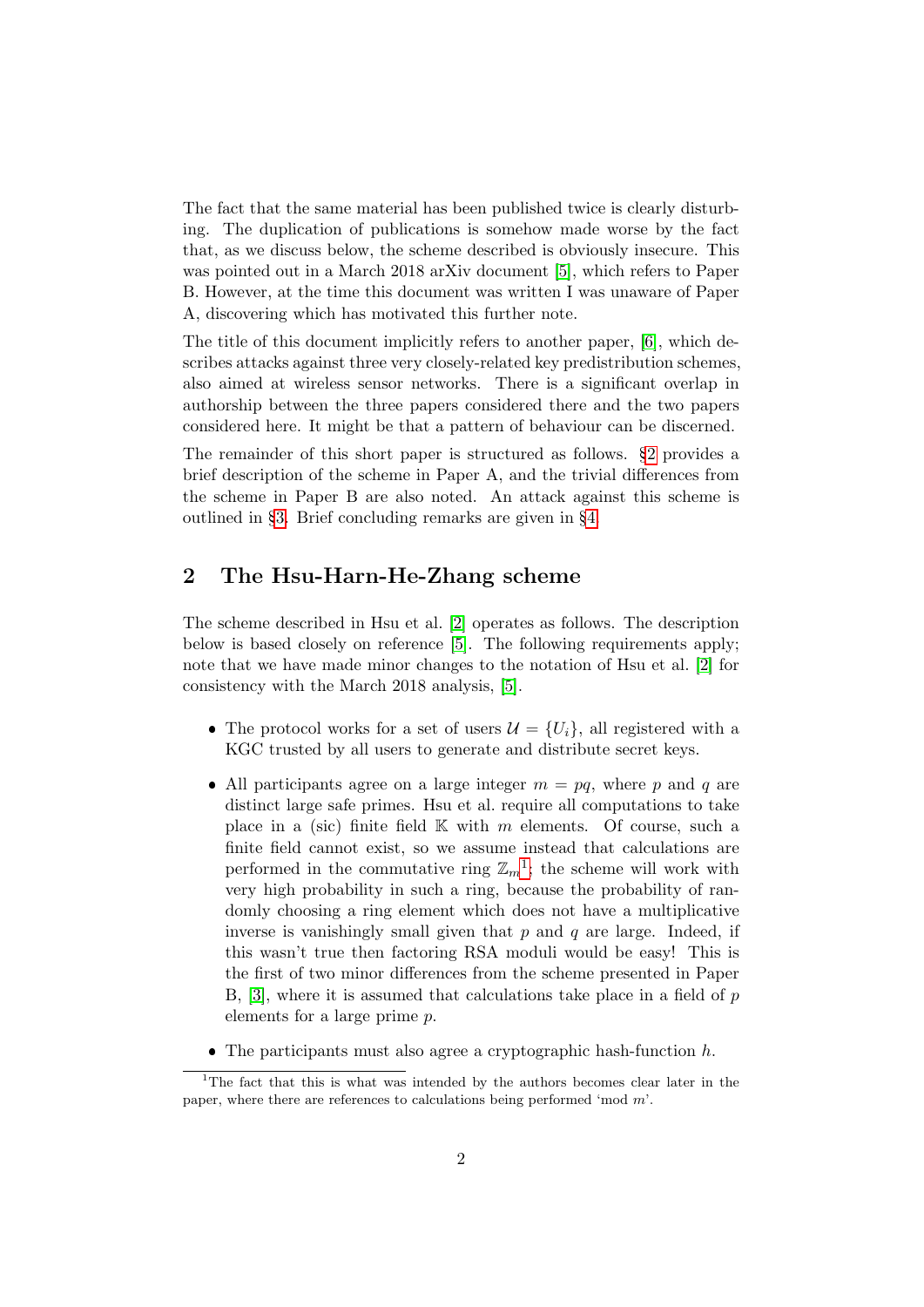• All participants must agree on the function  $\mathbf{v}_w : \mathbb{Z}_m \to (\mathbb{Z}_m)^{w+1}$ defined by:

$$
\mathbf{v}_w(x) = (1, x, x^2, \dots, x^w)
$$

(where  $w \geq 2$ ).

• Every user  $U_i$  must have a unique identifier ID<sub>i</sub> and a secret key  $x_i$  ∈  $\mathbb{Z}_m$  shared with the KGC.

Now suppose an initiator wishes to arrange for a new secret key to be shared by the members of a group of users  $\mathcal{U}'$  ( $\mathcal{U}' \subseteq \mathcal{U}$ ), where  $\mathcal{U}' =$  $\{U_{z_1}, U_{z_2}, \ldots, U_{z_t}\}\text{ for some }t\geq 2.$ 

The protocol proceeds as follows (where all arithmetic is computed in  $\mathbb{Z}_m$ ).

- 1. The initiator sends a request to the KGC with the list of  $t$  identifiers  $\{\mathrm{ID}_i : i \in \mathcal{U}'\}.$
- 2. The KGC broadcasts the list of identifiers  $\{ID_i : i \in \mathcal{U}'\}$  in response.
- 3. Each user  $U_j \in \mathcal{U}'$  chooses a fresh random challenge  $r_j \in \mathbb{Z}_m$  and sends it to the KGC.
- 4. The KGC performs the following steps.
	- (a) The KGC randomly chooses a group key  $S \in \mathbb{Z}_m$  and a value  $r_0 \in \mathbb{Z}_m$ , and assembles the  $(t + 1)$ -tuple  $\mathbf{r} = (r_0, r_1, r_2, \dots, r_t)$ .
	- (b) For every  $i$   $(1 \leq i \leq t)$  the KGC now computes the inner product

$$
s_i = (\mathbf{v}_t(x_{z_i}, \mathbf{r}).
$$

The KGC also computes  $u_i = S - s_i$ . Note that this represents the second minor difference from the scheme in Paper B, [\[3\]](#page-4-1), where  $s_i$  is instead calculated as:

$$
s_i = (\mathbf{v}_t(x_{z_i} + h_1(x_{z_i}||r_i||r_0)), \mathbf{r})
$$

where  $||$  denotes concatenation of bit strings and  $h_1$  is an appropriate cryptographic hash function.

(c) The KGC now computes the tag Auth as

$$
Auth = h(S||ID_1||ID_2||...||ID_t||r_0||r_1||r_2||...||r_t||u_1||u_2||...||u_t)
$$

where in assembling the input to h, elements of  $\mathbb{Z}_m$  are converted to bit strings using an agreed representation.

(d) Finally, the KGC broadcasts

$$
Auth, r_0, (u_1, u_2, \ldots, u_t)
$$

to all members of the group  $\mathcal{U}'$ .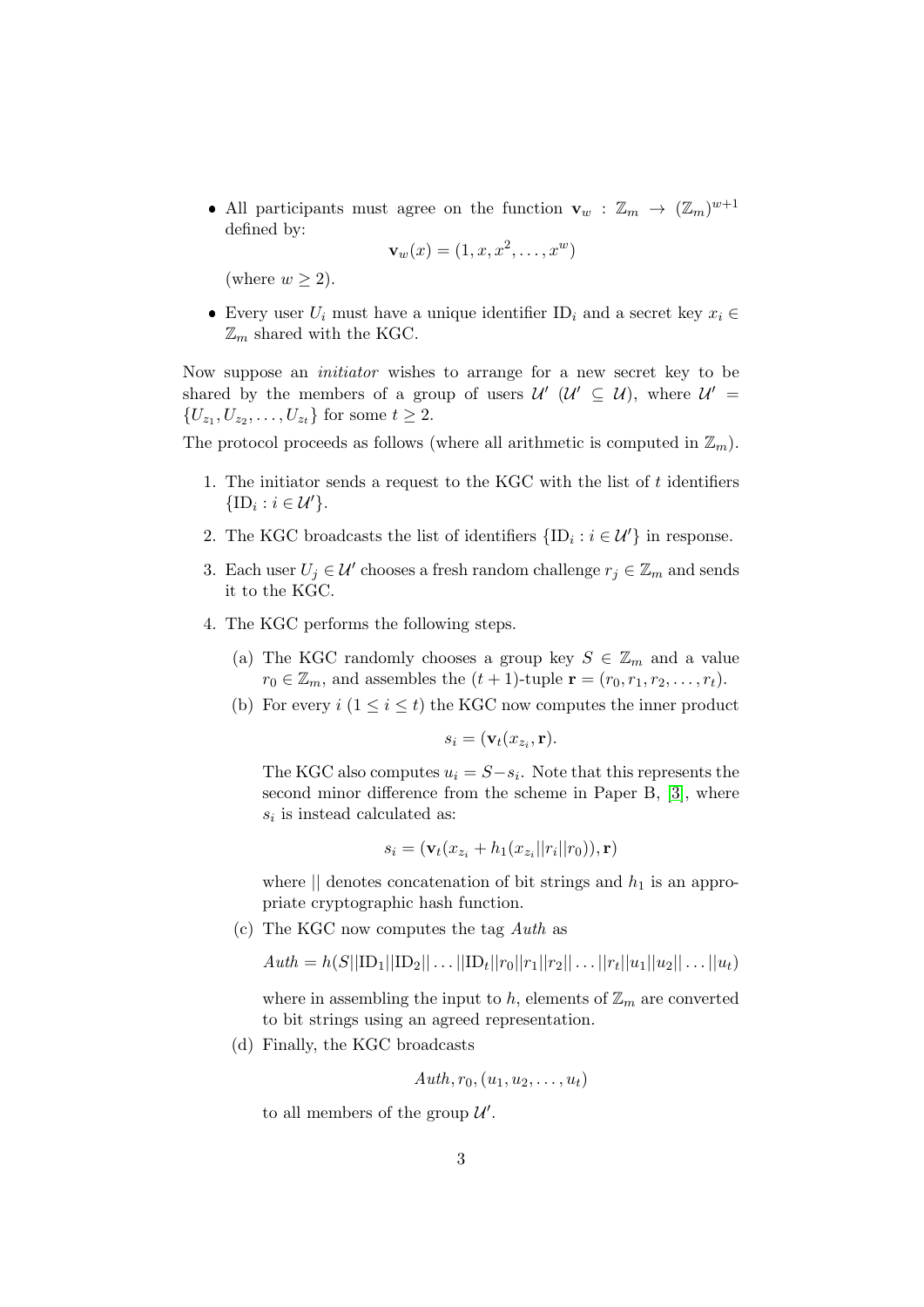- 5. On receiving the broadcast, user  $U_{z_i} \in \mathcal{U}'$   $(1 \leq i \leq t)$ :
	- (a) computes

$$
s_i = (\mathbf{v}_t(x_{z_i}, \mathbf{r}))
$$

using its secret key  $x_{z_i}$ , the random challenges  $r_i$   $(1 \leq i \leq t)$  sent earlier in the protocol, and the broadcast value  $r_0$ ;

- (b) computes the group key as  $S = u_i + s_i$ ; and finally
- (c) verifies Auth by recomputing it using the newly computed group key and the values received in the protocol.

## <span id="page-3-0"></span>3 Analysis

The analysis of the protocol precisely follows the analysis in the 2018 note [\[5\]](#page-4-2). We suppose a 'victim user'  $U_v$  is a member of a group of t users for which a new key is requested, and that one of the users,  $U_x$  say, in the group  $\mathcal{U}'$  is malicious. We also assume that  $U_x$  can control the channel between the KGC and the victim user  $U_v$  so that  $U_x$  can modify what  $U_v$  receives in the final KGC broadcast in step 4d. As we show below,  $U_x$  is able to make  $U_v$  accept a key  $S^*$  of  $U_x$ 's choice.

We suppose that the protocol proceeds as described in section [2,](#page-1-0) where  $U_v, U_x \in \mathcal{U}'$ . In step 4d,  $U_x$  prevents the broadcast from the KGC reaching  $U_v$ . Because  $U_x$  is a valid member of  $\mathcal{U}'$ ,  $U_x$  can calculate the secret key S generated and distributed by the KGC.  $U_x$  now chooses a different secret key  $S^* \in \mathbb{Z}_m$ , and computes

$$
u_v^* = u_v - S + S^*
$$

and

$$
Auth^* = h_2(S^*||ID_1 \dots ||ID_t||r_0||r_1|| \dots ||r_t||u_1|| \dots ||u_{v-1}||u_v^*||u_{v+1}|| \dots ||u_t).
$$

That is,  $Auth^*$  is computed using the same inputs as  $Auth$  except that S and  $u_v$  are switched to  $S^*$  and  $u_v^*$ .  $U_x$  now sends a modified version of the KGC's broadcast to  $U_v$ , where Auth and  $u_v$  are replaced by Auth<sup>\*</sup> and  $u_v^*$ . It is straightforward to see that victim user  $U<sub>v</sub>$  will compute the secret key as  $S^*$ , and the tag  $Auth^*$  will verify. The attack is complete.

## <span id="page-3-1"></span>4 Concluding remarks

Apart from the double publication issue, it is difficult to go much beyond the conclusions of the 2018 note [\[5\]](#page-4-2). Neither Paper A not Paper B provide a rigorous security proof using state of the art 'provable security' techniques, nor